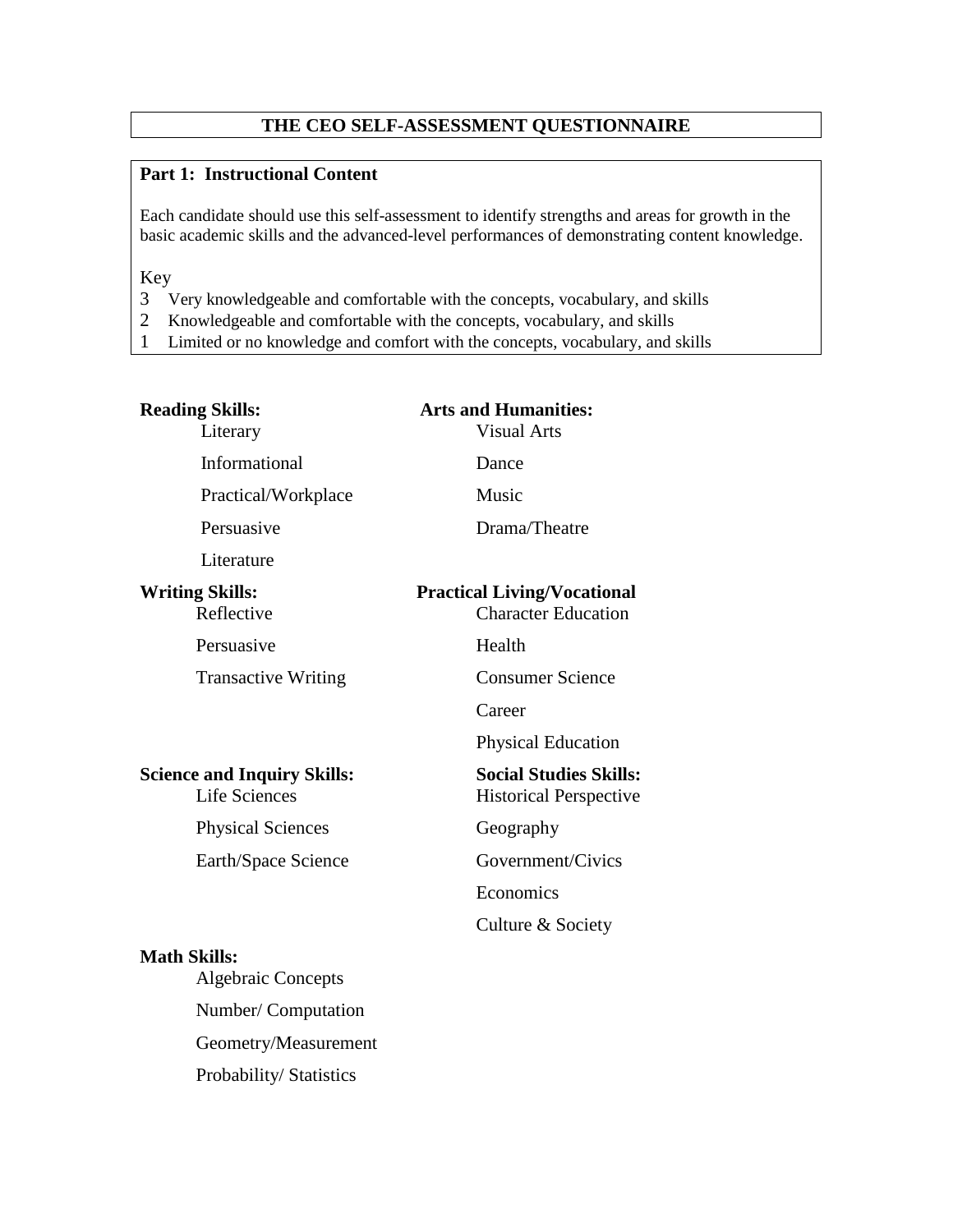# **Advanced-Level Performance Indicators**

|   | Accurately and effectively communicate an in-depth understanding of        |
|---|----------------------------------------------------------------------------|
|   | concepts, processes, and/or knowledge in ways that contribute to the       |
|   | learning of all students.                                                  |
| . | Model the thinking processes specific to the new content and elicits       |
|   | verbalizations of the students' thinking processes.                        |
| . | Effectively connect content to students' life experiences including, when  |
|   | appropriate, prior learning in the content area or other content areas.    |
| . | Consistently use instructional strategies that are appropriate for content |
|   | and contribute to the learning of all students.                            |
|   | Present content using current research-based instructional practices with  |
|   | proven results in application.                                             |
|   | Regularly guide students to understand content from appropriate diverse,   |
|   | multicultural, or global perspectives.                                     |
|   | Help learners establish cross-disciplinary and practical connections.      |
|   | Consistently anticipate misconceptions related to content and addresses    |
|   | them by using appropriate instructional practices.                         |

# **Part 2: Instructional Strategies**

Educators often refer to this skill set as "best practice." Candidates should use these questions to help identify their strongest and weakest areas in the classroom.

**Reminder**: In developing the CEO Plan, candidates must develop skills of best practice that can be used for all subject areas. It is not sufficient to choose a single instructional strategy or choose to implement a specific purchased educational program.

Key

- 3 Very knowledgeable and comfortable with the concepts, vocabulary, and skills
- 2 Knowledgeable and comfortable with the concepts, vocabulary, and skills
- 1 Limited or no knowledge and comfort with the concepts, vocabulary, and skills

# **Advanced-Level Performance Indicators**

| . | Develop challenging and appropriate learning objectives that are aligned     |
|---|------------------------------------------------------------------------------|
|   | with local/state/national standards and are based on students' needs,        |
|   | interests and abilities                                                      |
| . | Plan and design instruction that is based on significant contextual and pre- |
|   | assessment data.                                                             |
| . | Build and modify instruction on students' prior knowledge, cultural          |
|   | backgrounds, interests, abilities, learning styles, and changes to classroom |
|   | environment to design developmentally appropriate learning experiences.      |
| . | Develop well-designed assessments that align with learning objectives,       |
|   | guide instruction, and measure learning results.                             |
|   |                                                                              |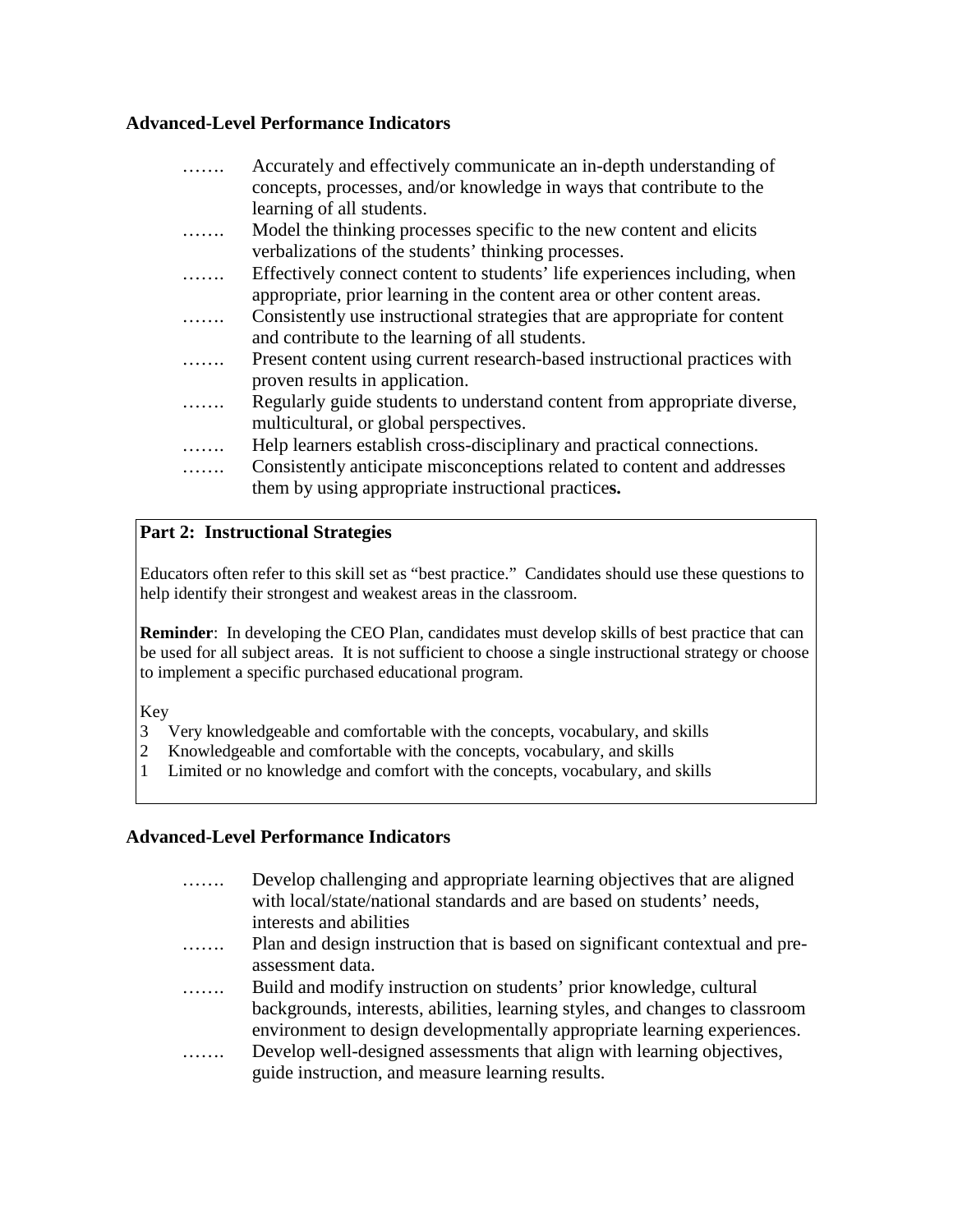| . | Plan multiple assessment strategies that are linked to short- and long-term<br>instructional goals. |
|---|-----------------------------------------------------------------------------------------------------|
| . | Analyze assessment data to revise instruction.                                                      |
| . | Plan a learning sequence using instructional strategies and activities that                         |
|   | build on students' prior knowledge and address learning objectives.                                 |
| . | Plan a learning sequence using strategies and activities that foster the                            |
|   | development of higher-order thinking.                                                               |
|   | Consistently use appropriate and responsive instructional strategies that                           |
| . | address the needs of all students.                                                                  |
|   |                                                                                                     |
| . | Use new knowledge of content and instructional skills to design                                     |
|   | challenging and engaging units and lessons.                                                         |
| . | Consistently provide a well-planned sequence of appropriate instructional                           |
|   | strategies that actively engage students in meeting learning objectives.                            |
| . | Use a variety of research-based teaching strategies to maximize student                             |
|   | learning (e.g., collaborative activities, grouping by interest or choice,                           |
|   | conferencing with peers, and project-based learning).                                               |
| . | Implement instruction based on contextual information and assessment                                |
|   | data, adapting instruction to unanticipated circumstances.                                          |
| . | Make thoughtful choices about the organization and implementation of                                |
|   | both instructional and non-instructional tasks to maximize time for student                         |
|   | learning.                                                                                           |
| . | Make optimal use of classroom space and uses a variety of instructional                             |
|   | resources and technologies to enhance student learning.                                             |
| . | Consistently use a variety of appropriate strategies to facilitate higher-                          |
|   | order thinking.                                                                                     |
| . | Use questioning techniques that help students think critically.                                     |
| . | Set criteria for successful student performance using the educational goals                         |
|   | of the Kentucky Program of Studies, Core Content, Learning                                          |
|   | Goals/Academic Expectations, and national content standards.                                        |
|   | Consistently use appropriate formative assessments to determine student                             |
|   | progress, guide instruction, and provide feedback to students. (including                           |
|   | assessments to address special needs)                                                               |
|   | Monitor learning during instruction to provide the students immediate                               |
|   | feedback.                                                                                           |
|   | Consistently use appropriate summative assessments aligned with the                                 |
|   | learning objectives to measure student achievement. (including                                      |
|   | assessments to address special needs)                                                               |
| . | Consistently describe, analyze, and evaluate student performance data to                            |
|   | determine student progress, identify differences among student groups,                              |
|   | and inform instructional practice.                                                                  |
|   | Articulate rationales for instructional decisions based on student strengths                        |
|   | and needs, contemporary understanding of the content, and research on                               |
|   | effective teaching practice.                                                                        |
| . | Provide on-going opportunities for students to assess and reflect on their                          |
|   | own performance in order to identify strengths and areas for future                                 |
|   | learning.                                                                                           |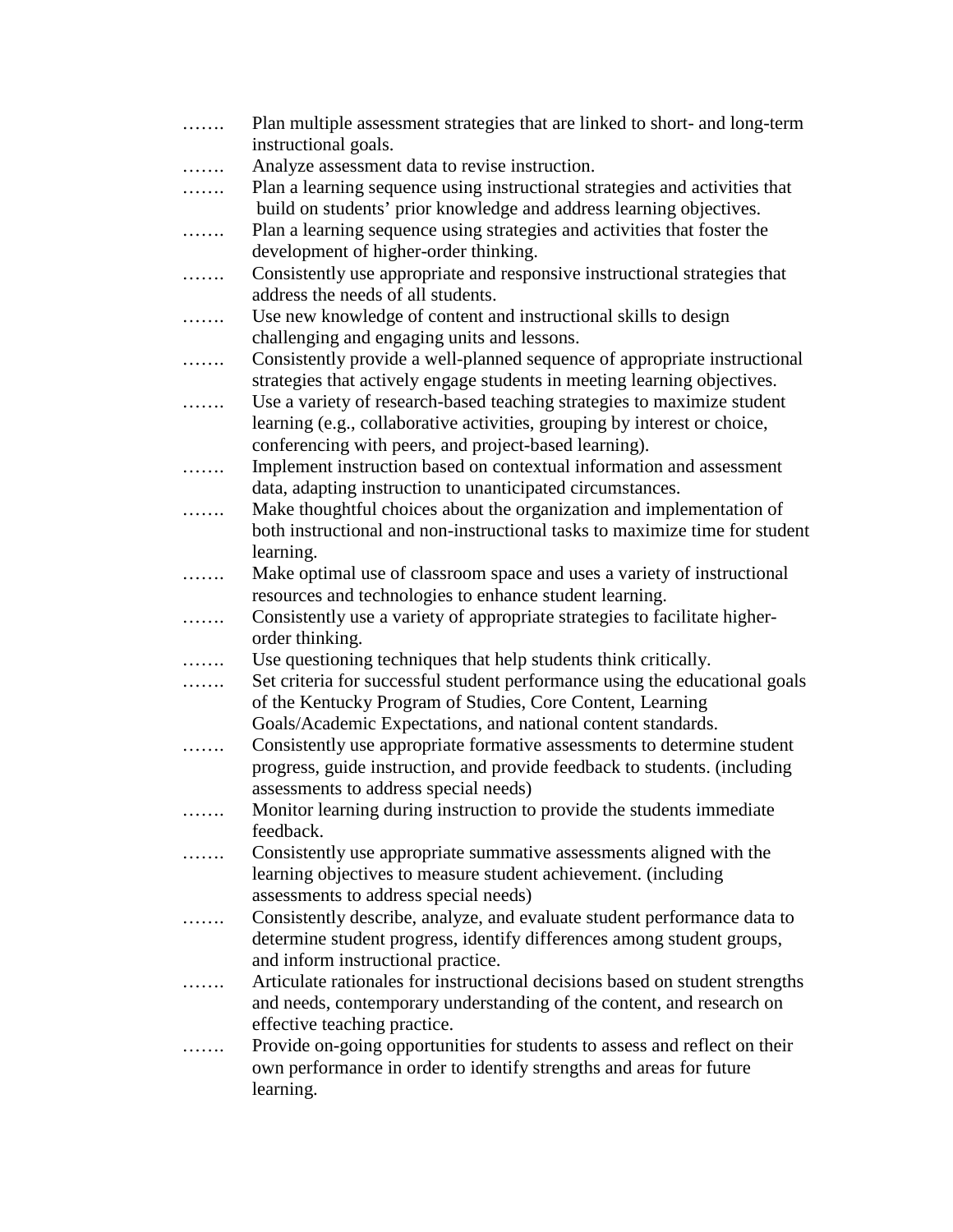- ……. Design and implement research-based, technology-infused instructional strategies to support learning of all students.
- ……. Provide varied and authentic opportunities for all students to use appropriate technology to further their learning (e.g., Web sources, science/math centers, WebQuests, educational agencies and institutions).
- ……. Engage all students in all lessons.

# **Part 3: Leadership Skills**

A candidate should use this self-assessment to help determine the strongest and weakest leadership areas.

- 3 Proficient
- 2 Knowledgeable and somewhat proficient
- 1 Limited or no knowledge and skill in this area.

## **Advanced-Level Performance Indicators**

| professional organization that has positive impact on learning                |  |
|-------------------------------------------------------------------------------|--|
| A bility to identify and facilitate groups to improve student learning or the |  |
| professional environment                                                      |  |
|                                                                               |  |
| A bility to present findings and reflections in an organized professional     |  |
| manner                                                                        |  |
|                                                                               |  |
| Comfort with publishing in various media: professional society's              |  |
| Websites, individual Websites, and district Website, local/state/national     |  |
| publications                                                                  |  |
| Comfort with using photography, video, or other creative means to share       |  |
| ideas and concepts                                                            |  |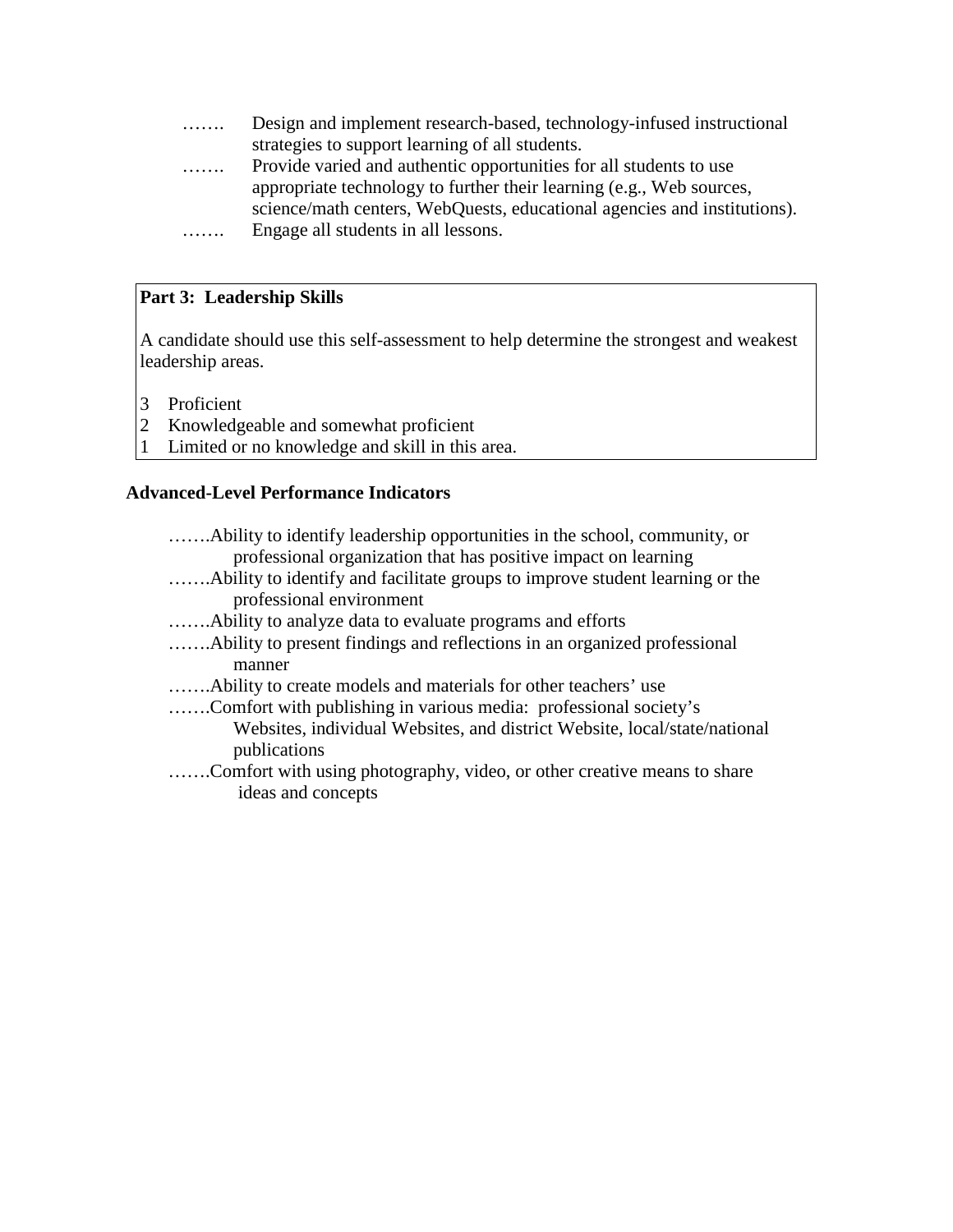## **Part 4: Professional Development Inventory**

Candidates should use this template to record their educational and professional development experiences. As candidates compare Part 4 to Parts 1, 2 and 3, they may begin to see areas in which they wish they had grown but have not done so because they have not yet had practical opportunities. For some you will identify the impact of student learning as either: Not Applicable to Student Learning (NA), Low Impact, Moderate Impact, or Significant Impact.

### **1. College /University Education**

| Institution |
|-------------|
| Degree      |

Major and Minor

Degree

Major and Minor

Institution

Degree

Major and Minor

### **2. Conferences, Workshops, and Institutes (Last five years):**

Name

Topic Impact on Student Learning

Name

Topic Impact on Student Learning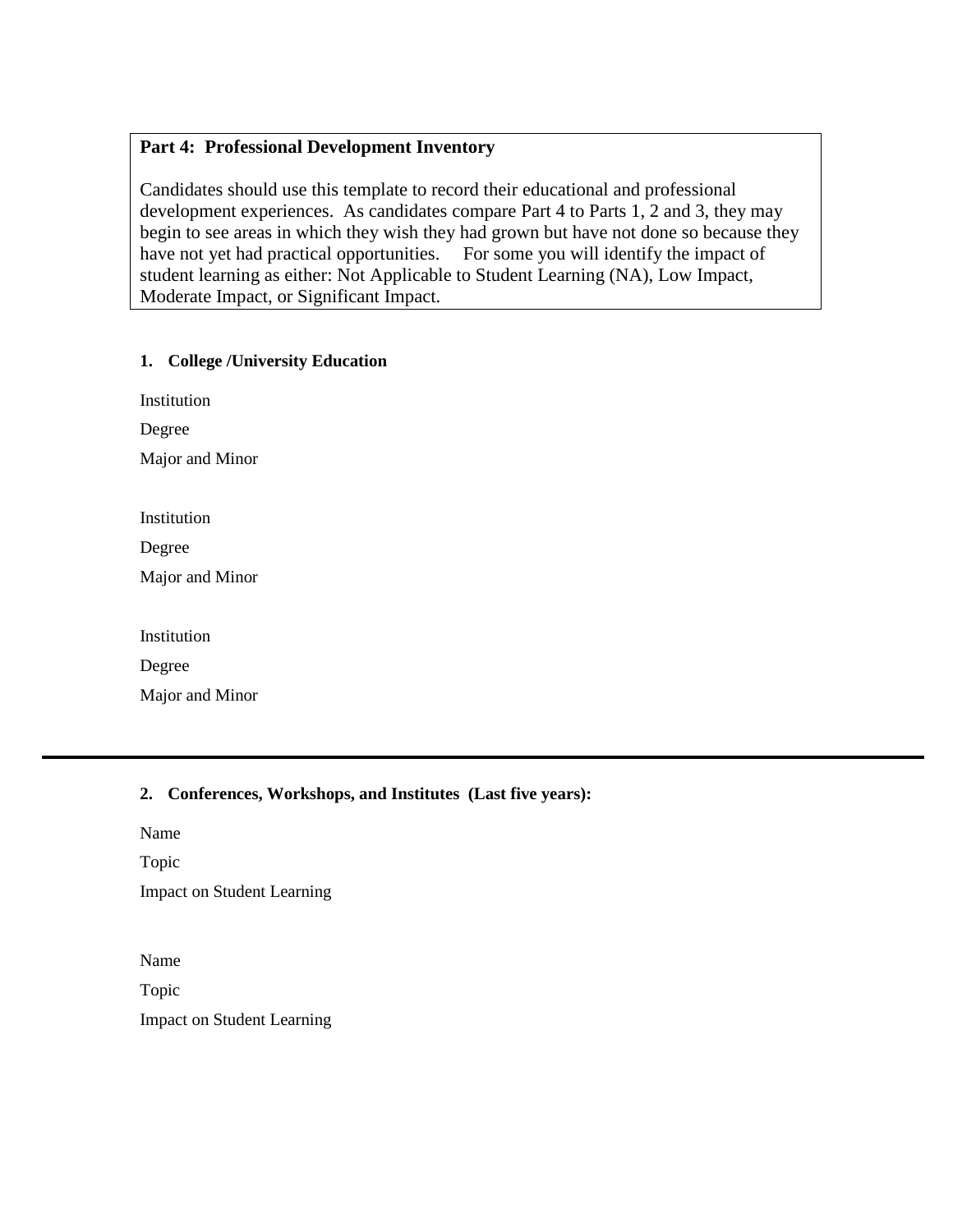Name Topic Impact on Student Learning

Name

Topic

֡֬

Impact on Student Learning

#### **3. Professional Memberships and Associations (last five years).**

Name of Association Discipline Impact on Student Learning

Name of Association

Discipline Impact on Student Learning

Name of Association Discipline Impact on Student Learning

Name of Association Discipline Impact on Student Learning

4. **Professional Development Sessions-School or District (Last three years).** 

Name

Topic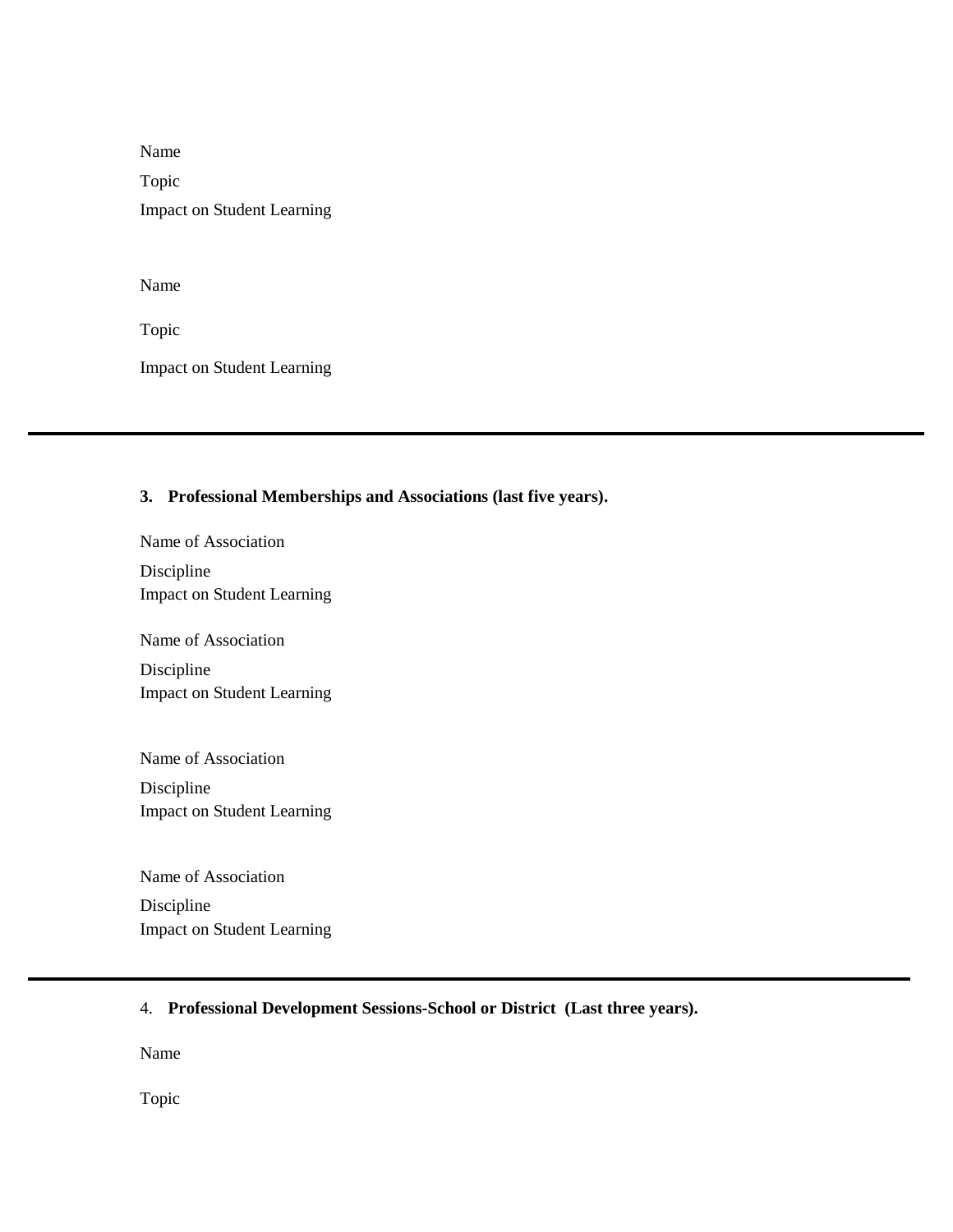Impact on Student Learning

Name

Topic

Impact on Student Learning

Name

Topic

Impact on Student Learning

Name

Topic

Impact on Student Learning

Name

Topic

Impact on Student Learning

## **5. Independent Research and/or self taught skills.**

Date

Topic

Learning or skills

٦

Impact on Student Learning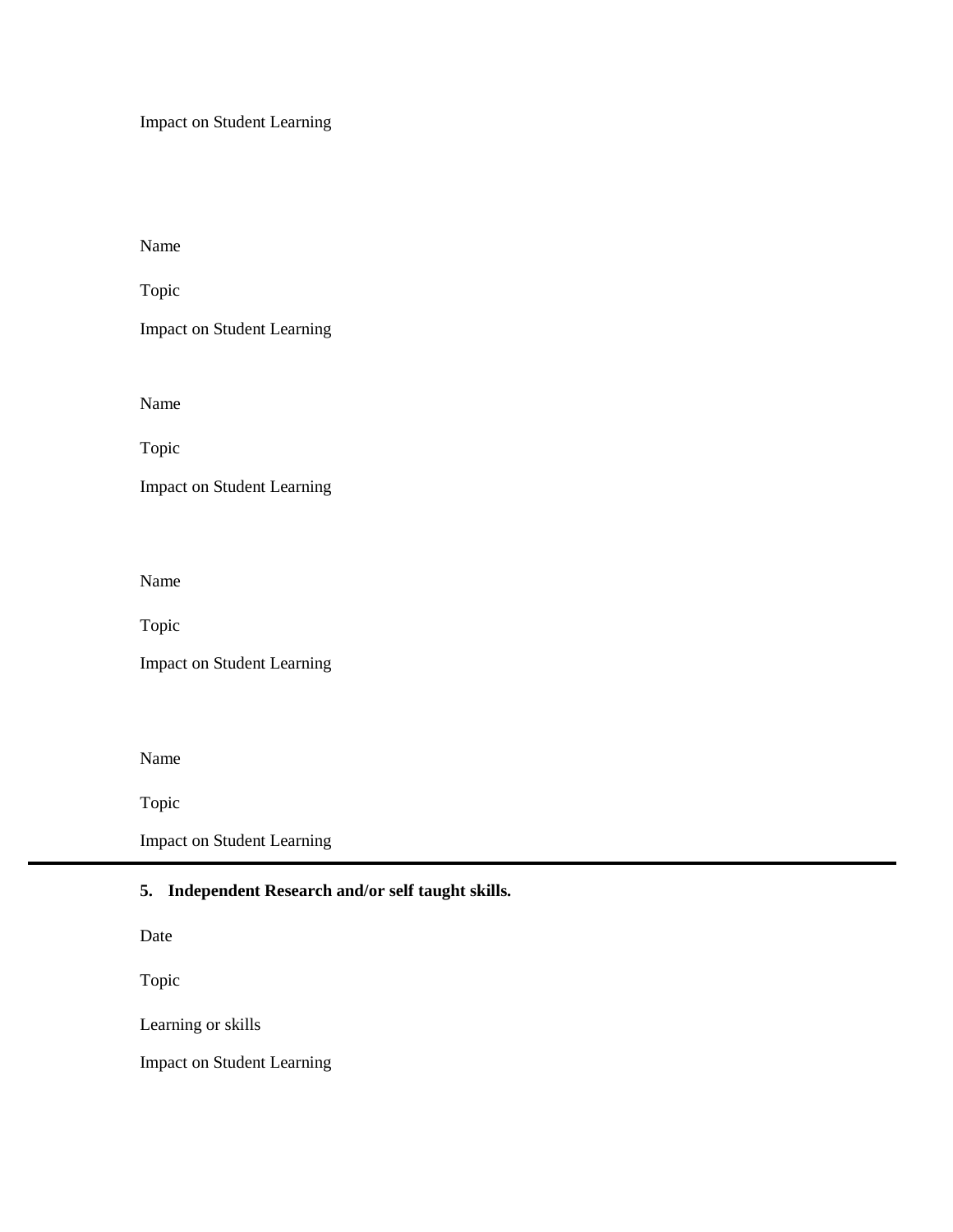Date

Topic

Learning or skills

Impact on Student Learning

Date

Topic

Learning or skills

Impact on Student Learning

Date

Topic

Learning or skills

Impact on Student Learning

Date

Topic

Learning or skills

Impact on Student Learning

#### **Part 5 Self-Assessment Reflections**

Each candidate must write a 300-500 word summary of his/her own professional reflections based on the questionnaire, e.g.: What did you identify as your strengths? What about your areas of growth? Were there any surprises that you discovered about yourself? What barriers might you have to overcome to address any areas of growth? How can your strengths be used to address your growth needs?